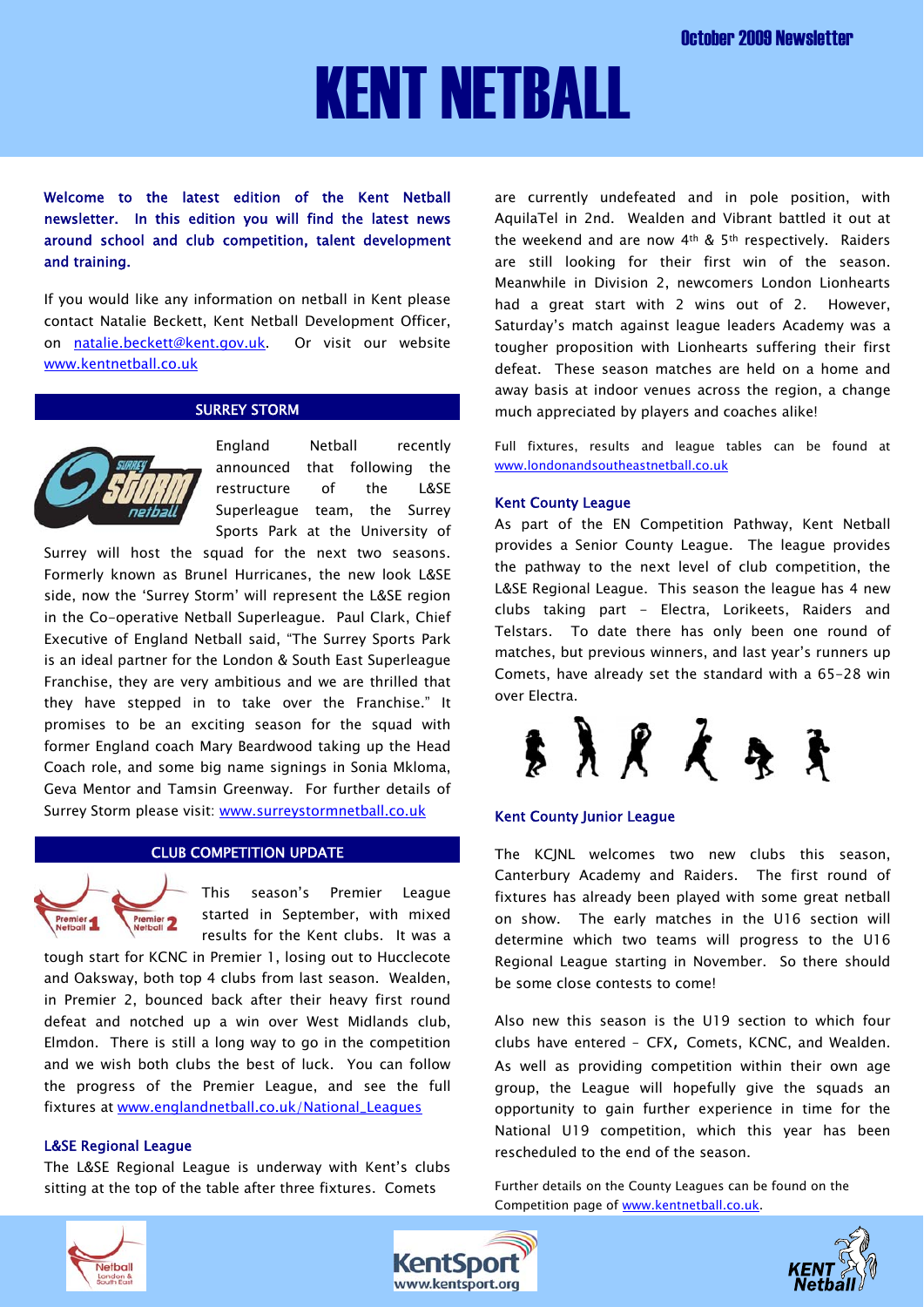# SCHOOL COMPETITION

#### County Schools Tournament

The U19 Kent Schools tournaments took place on 5th October. 46 schools took part, some for the first time, and despite the weather there were some great matches and skilful netball throughout the day. The final was played between last year's winners Benenden, and Newstead Wood. It was a tight match with some lovely play from both teams but the title eventually went to Newstead Wood.



Thanks to all the schools for taking part and playing with such enthusiasm. Both Newstead Wood and Benenden will go on to represent Kent at the L&SE Regional School Tournament in the new year – good luck to both!

For details of the full schedule of school tournaments visit the School Tournament page of [www.kentnetball.co.uk](http://www.kentnetball.co.uk/)

#### High 5 Netball

High-5 Netball is the only version of netball recognised by England Netball for children of primary age. This season every county sports partnership will be hosting a schools final to encourage and support High 5 netball



competition within primary schools. The finals will be run and organised by school competition managers in partnership with England Netball.

- South London Final: Wednesday 24th March 2010
- East London Final: Friday 20th April 2010
- Kent School Games Final: Friday 2nd July 2010

High 5 teacher training workshops are also available for teachers / coaches to support the delivery of High 5 netball to pupils in primary schools. For more information contact [natalie.beckett@kent.gov.uk](mailto:natalie.beckett@kent.gov.uk) 

EN L&SE are running a High 5 Deliverers Course on Tuesday 24<sup>th</sup> November at the Leigh Technology Academy in Dartford. This course will help you to deliver a High 5 workshop to primary school teachers, AOTT's, SSCo's, parents and coaches, providing them with practical ideas for working with years 5 & 6. For further details on this course contact [natalie.beckett@kent.gov.uk](mailto:natalie.beckett@kent.gov.uk) 

#### TALENT DEVELOPMENT

#### Kent Netball Academy Trials

Kent Netball held its Academy Trials on 9th & 10th May at Rainham Girls School. Due to a change in the Regional Talent Calendar, the trials differed in format to that of last year and one day trials were held for the U14 and U17 age groups. Girls were nominated by their club or school and over 130 girls attended for each age group. 32 girls were selected for the County Academy and 66 selected for the Satellite Academy. Congratulations to all those girls selected. We hope you enjoy your Academy programme and hope that it is the first step in a successful netball career!

A full list of all the athletes selected into this year's programme can be found on the Talent Development page of [www.kentnetball.co.uk](http://www.kentnetball.co.uk/)

#### Regional Talent Development Programme

RTDP trials took place in the summer, and 9 athletes from the Kent Academy programme were selected into the L&SE RTDP:

- Hannah Button (KCNC) Cassain Chandler (Raiders)
- Amanda Davis (Telstars) Harriet Field (CFX)
	-
- Adioa Kwarteng *(Telstars)* Lydia Regis (Wealden)
- Melissa Steingass (KCNC) Rebecca Steingass (KCNC)
- Shauna Williams-Young ( $KCNC$ )

#### Surrey Storm Talent Team

The Netball Talent League creates a competitive environment in which young netballers aged from 14-19 can experience high-pressure games on a Superleague stage. Once again the squad, who were last year's champions (as Brunel Hurricanes), will be coached by Anita Hollman and Emma Blackmore. Talent matches are played on Superleague match dates before the main game, please visit the Surrey Storm website for further details: [www.surreystormnetball.co.uk](http://www.surreystormnetball.co.uk/)

Congratulations to all the girls selected into the programmes and we wish you another successful season.

#### National Success

Following nominations and trials, Kent athletes Kim Piper, Debbie Ubochi and **Fran Desmond** were all selected into the EN National Excel Programme earlier this



year. EN held a summer camp for all National Excel Athletes in July. Following that camp Fran has maintained her place in the England Excel programme. Our congratulations to Fran on being one of only 25 athletes selected! Our congratulations also to Kim and Debbie on their initial selection; they have worked extremely hard and have made Kent proud. We wish them every success and hope to see them in the National Programme again.





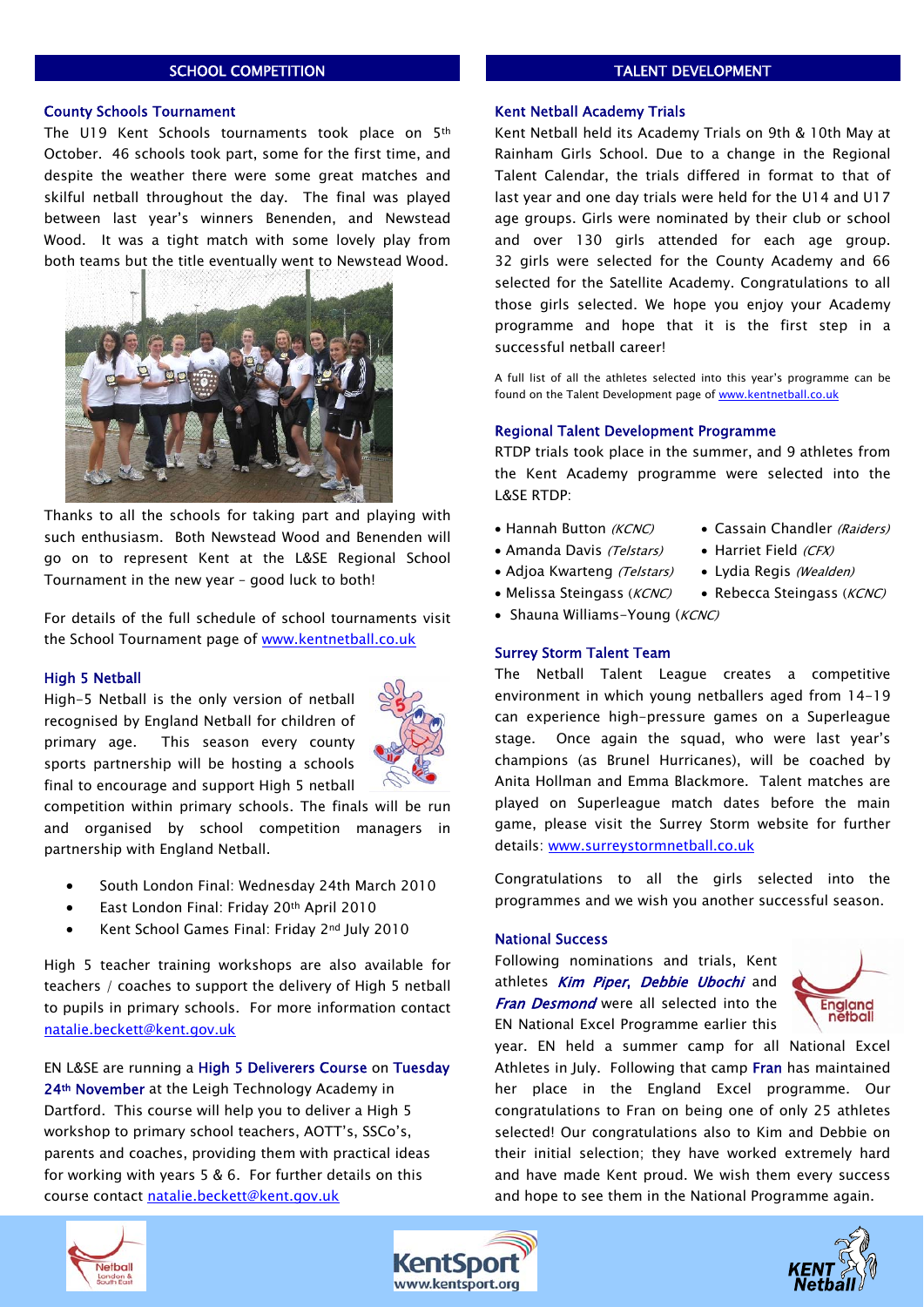# TRAINING & EDUCATION

# Talent I.D. & Selection Workshops

Are you a coach or teacher working with talented netballers? This workshop will:

- Give an over view of the England Netball Excel Pathway
- Give you skills and methods to identify talented players
- Knowledge to work with talented players within your school/club
- Qualify you to nominate talented players into the Excel Pathway

 17th November, 4.00pm – 6.00pm Leigh Academy, Dartford

This is a 2 hour theory based workshop, delivered by the L&SE Regional Talent Coach, Emma Blackmore.

To book a place on the workshop contact [natalie.beckett@kent.gov.uk](mailto:natalie.beckett@kent.gov.uk) or download a booking form from [www.kentnetball.co.uk](http://www.kentnetball.co.uk/)

# Kent Netball Skills Workshops

Kent Netball is running a series of netball Skills Workshops aimed at players and teachers / coaches. The workshops include Attacking, Defending and Shooting skills.



These workshops will hopefully provide:

- o Players with skill practice and additional coaching to help improve your techniques
- o Coaches and teachers with drills and practice ideas to take back to your club / school
- o Inspiration for aspiring coaches!

# Malling School, East Malling

- 14th Nov Defending skills
- 30th Jan Shooting Skills

# The North School, Ashford

- 20th Feb Defending skills
- 6th March Shooting Skills

# Swan Valley School, Swanscombe

- 28<sup>th</sup> Nov Attacking skills
- 6th Feb Defending skills
- 13th Feb Shooting Skills

For further details visit the Coaching Courses page of [www.kentnetball.co.uk](http://www.kentnetball.co.uk/) or contact [sheila.camis@tiscali.co.uk](mailto:sheila.camis@tiscali.co.uk)

# UKCC Tutors & Assessors

# Are you a Level 2 coach and looking to become a Tutor or an Assessor?



England Netball are offering a training programme that will enable you to join their workforce to deliver the UKCC Level 1 & 2 qualifications. These courses will provide you with a nationally recognised tutor and/or assessor transferable qualification.

# Tutor training 24th, 25th & 30th October Berkshire Assessor Training 30th & 31st January Farnborough, Surrey 6th & 7th February Hitchin, Herts

Full details of the training programme can be found at [www.englandnetball.co.uk/Coaching/TutorAssessorTraining](http://www.englandnetball.co.uk/Coaching/TutorAssessorTraining)

# Umpire Tutoring

Have you thought of becoming an Umpire Tutor? Kent Netball is keen to encourage more umpires to train as tutors to deliver the ever-increasing demand for courses.

The Tutor award is open only to holders of the FENA 'B' award or above. Successful candidates are eligible to tutor umpires as follows:

- FENA 'B' qualified can tutor Beginner, 'C' & 'B' courses.
- FENA 'A' qualified can tutor Beginner, 'C' 'B' & 'A' courses.

For further information or any other umpiring queries please contact our Umpiring Secretary, Sara Mills, on 07792 535839 or [Sara@foxglove15g.fsnet.co.uk](mailto:Sara@foxglove15g.fsnet.co.uk)

# Jan Crabtree Coaching Workshops



In June this year, 20 coaches from all over Kent attended a coaching masterclass led by Jan Crabtree, an EN Regional Talent Coach and previous national and Superleague coach.

Sessions focused on match analysis and feedback, as well as centre pass tactics. The day provided the coaches with an insight into performance coaching practices, as well as ideas they could take back to club and school. Players from our County Academy volunteered their skills for the day and enjoyed a few hours coaching from Jan!!